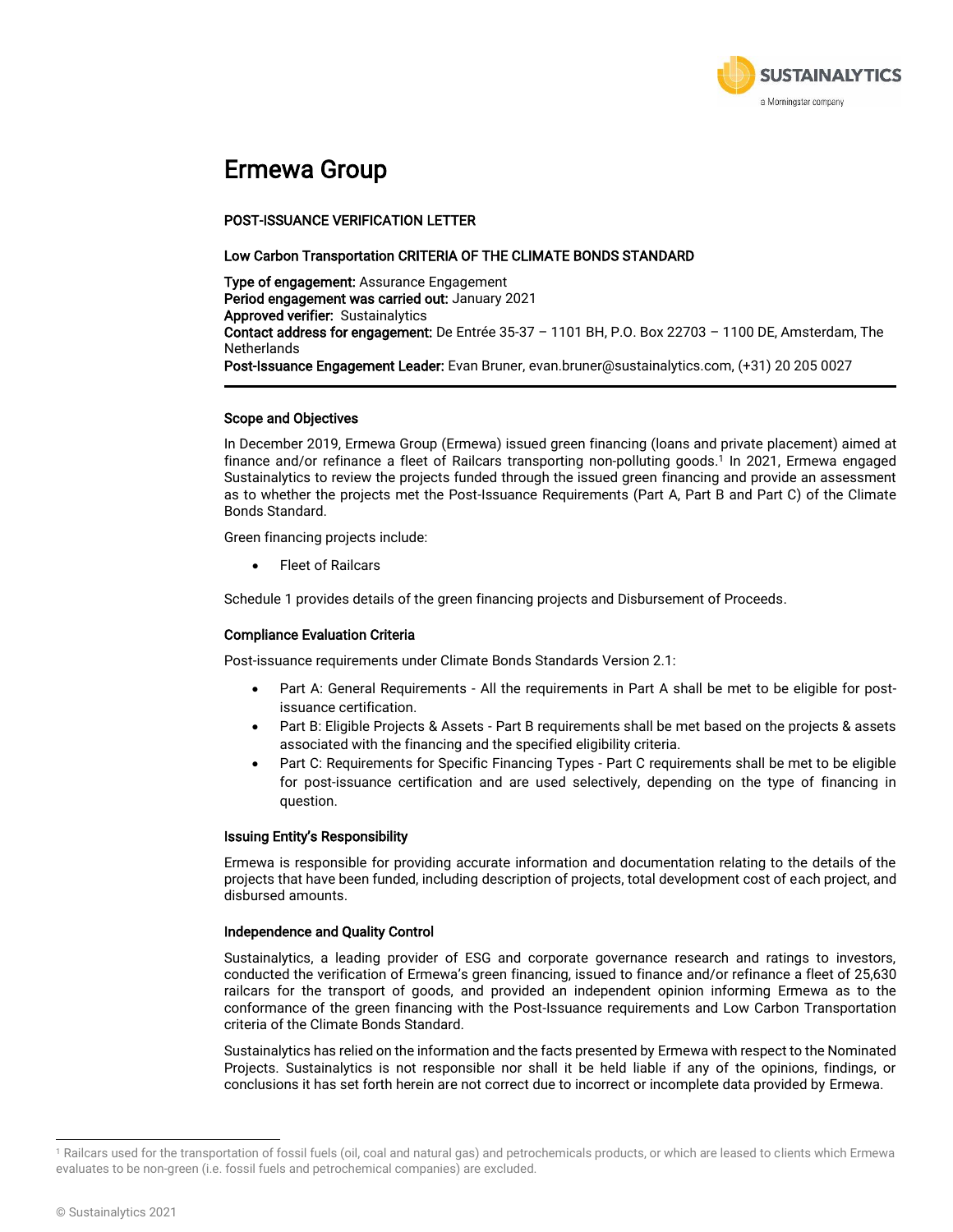

Sustainalytics makes all efforts to ensure the highest quality and rigor during its assessment process and enlisted its Sustainability Bonds Review Committee to provide oversight over the assessment of the financing.

#### Verifier's Responsibility

Sustainalytics conducted the verification in accordance with the Climate Bonds Standard Version 2.1 and with International Standard on Assurance Engagements 3000 (ISAE 3000) – Assurance Engagements other than Audits or Reviews of Historical Information.

The work undertaken as part of this engagement included conversations with relevant Ermewa employees and review of relevant documentation to confirm the conformance of Ermewa's green financing with the Programmatic Post-Issuance Requirements (Part A, Part B and Part C) of the Climate Bonds Standard Version 2.1.

#### Exceptions

No exceptions were identified. All projects aligned with the Post-Issuance requirements of the Climate Bonds Standard and were in conformance with the Low Carbon Transportation criteria.

#### Conclusion

Based on the limited assurance procedures conducted, nothing has come to Sustainalytics' attention that causes us to believe that, in all material respects, the allocation of proceeds from green financing, issued to fund eligible green projects, is not in conformance with the Post-Issuance requirements of the Climate Bonds Standard.

| <b>Eligibility Criteria</b>                                                        | <b>Procedure Performed</b>                                                                                                                                                                                                                              | <b>Factual Findings</b>                                                                                                                             | <b>Error or Exceptions</b><br><b>Identified</b> |
|------------------------------------------------------------------------------------|---------------------------------------------------------------------------------------------------------------------------------------------------------------------------------------------------------------------------------------------------------|-----------------------------------------------------------------------------------------------------------------------------------------------------|-------------------------------------------------|
| Compliance to<br>Part A: General<br>Requirements                                   | Verification of 25,630 projects<br>funded by the green financing in<br>2019 to determine if Part A:<br>General Requirements were met<br>(See Schedule 2A and 2A).                                                                                       | All 25,630 projects<br>reviewed complied with<br>the General<br>Requirements.                                                                       | None                                            |
| Compliance to<br>Part B: Eligible<br>Projects & Assets                             | Verification of 25,630 projects<br>funded by the green financing in<br>2019 to determine if projects fall<br>into (i) one of the investment<br>areas of the Climate Bonds<br>Taxonomy (ii) meet the Low<br>Carbon Transportation technical<br>criteria. | All 25,630 projects fall<br>under the Low Carbon<br>Transportation criteria<br>and meet the Low<br>Carbon Transportation<br>technical requirements. | None                                            |
| Compliance to<br>Part C:<br>Requirements for<br><b>Specific Financing</b><br>Types | Financing Type Applicable: Use of<br>Proceeds Financing.                                                                                                                                                                                                | The requirements of<br>Project Holding,<br>Settlement Period and<br>Earmarking have been<br>met.                                                    | None                                            |

#### Detailed Findings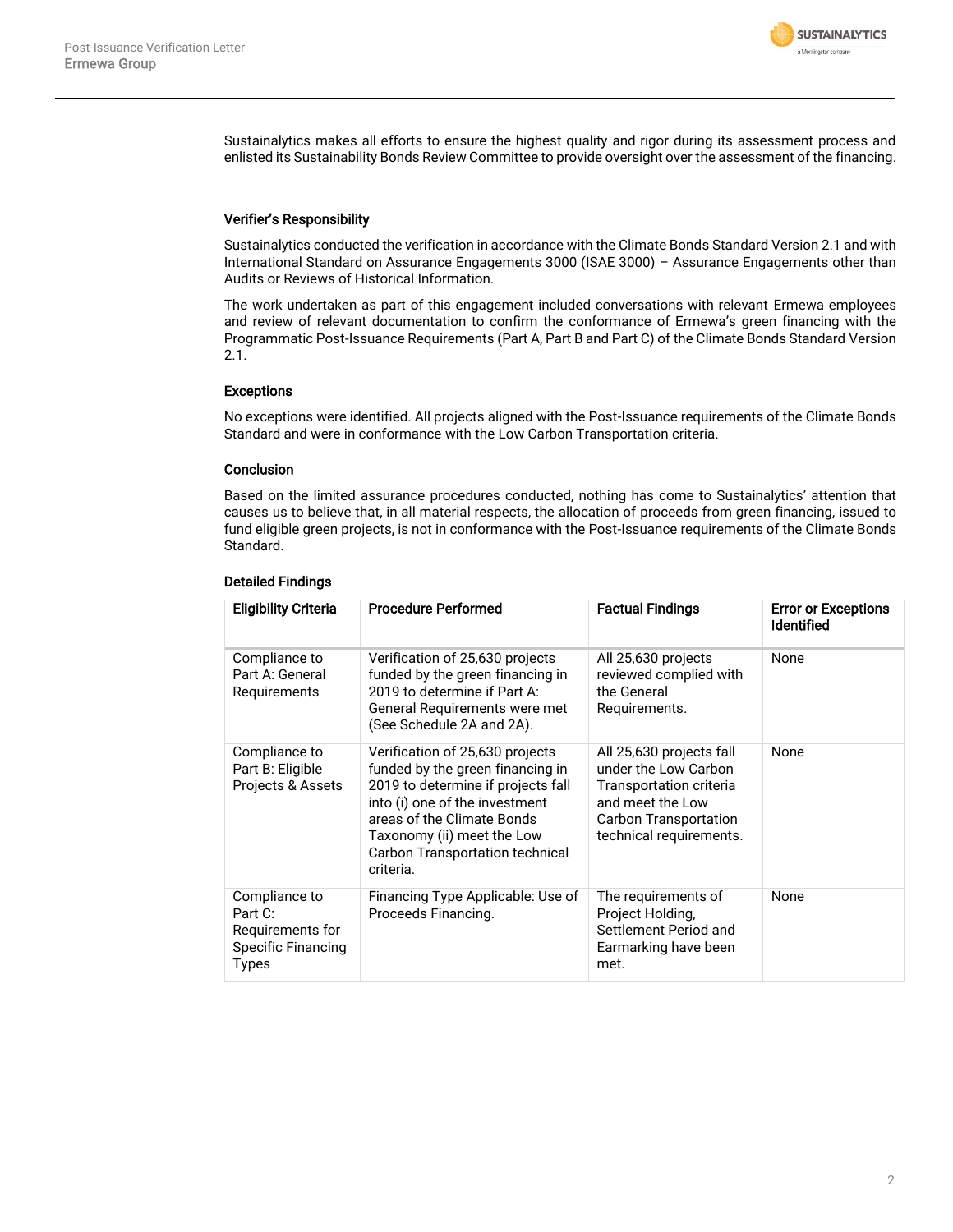

# Schedule 1: Detailed Overview of Nominated Projects and Assets

Details of the Nominated Projects, as of December 31, 2019, are provided below:

| <b>Fleet</b> | <b>Number of Railcars</b> |
|--------------|---------------------------|
| Box          | 490                       |
| Chemical     | 1,550                     |
| Coil         | 4,800                     |
| Container    | 247                       |
| Flat         | 3,666                     |
| Food         | 810                       |
| Gas          | 922                       |
| Hopper       | 7,603                     |
| Opentop      | 2,465                     |
| Powder       | 331                       |
| Rils         | 2,746                     |
| <b>Total</b> | 25,630                    |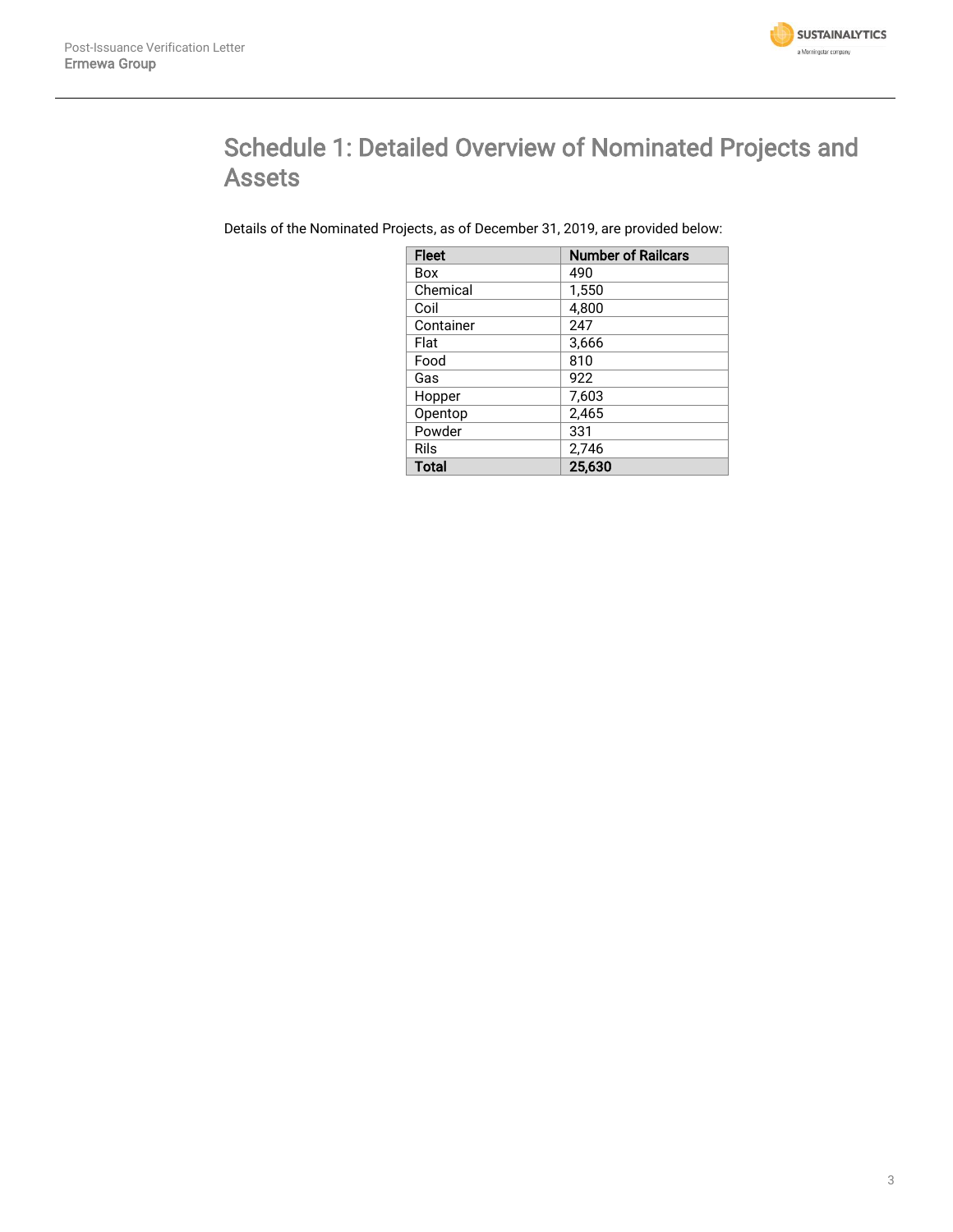

# Schedule 2A: Post-Issuance General Requirements of the Climate Bonds Standard

| Nominated Projects & Assets      | 4.1 Statement on the environmental objectives of the financing                                                                                                                  |  |
|----------------------------------|---------------------------------------------------------------------------------------------------------------------------------------------------------------------------------|--|
|                                  | 4.2 Nominated Projects meet the Climate Bonds criteria                                                                                                                          |  |
|                                  | 4.3 Confirmation that Nominated Projects and Assets will not be<br>nominated to other Climate Bonds                                                                             |  |
| Use of Proceeds                  | 5.1 Net Proceeds of the financing allocated to the Nominated<br>Projects                                                                                                        |  |
|                                  | 5.2 Funds allocated to Nominated Projects within 24 months of<br>issuance of the financing                                                                                      |  |
|                                  | 5.3 Estimate of the share of the Net Proceeds used for financing and<br>re-financing                                                                                            |  |
|                                  | 5.4 Net Proceeds of the financing shall be tracked by the Issuer<br>following a formal internal process                                                                         |  |
|                                  | 5.5 Net Proceeds of the financing shall be no greater than the total<br>investment or the total Fair Market Value of the Nominated<br>Projects & Assets at the time of issuance |  |
| Non-Contamination of<br>Proceeds | 6.1 Tracking of proceeds                                                                                                                                                        |  |
|                                  | 6.2 Managing of unallocated proceeds                                                                                                                                            |  |
|                                  | 6.3 In the case of a Force Majeure, the Issuer may apply to the<br>Climate Bonds Standard Board for an extension to the asset<br>allocation period                              |  |
| Confidentiality                  | 7.1 Information about the Nominated Projects & Assets provided to<br>the Verifier and to the Climate Bonds Standard Board                                                       |  |
|                                  | 7.2 Issuer should disclose information about the financing and the<br>Nominated Projects & Assets to the market                                                                 |  |
| <b>Reporting Post-Issuance</b>   | Report containing the list of Nominated Projects & Assets to<br>8.1<br>which proceeds of the financing have been allocated                                                      |  |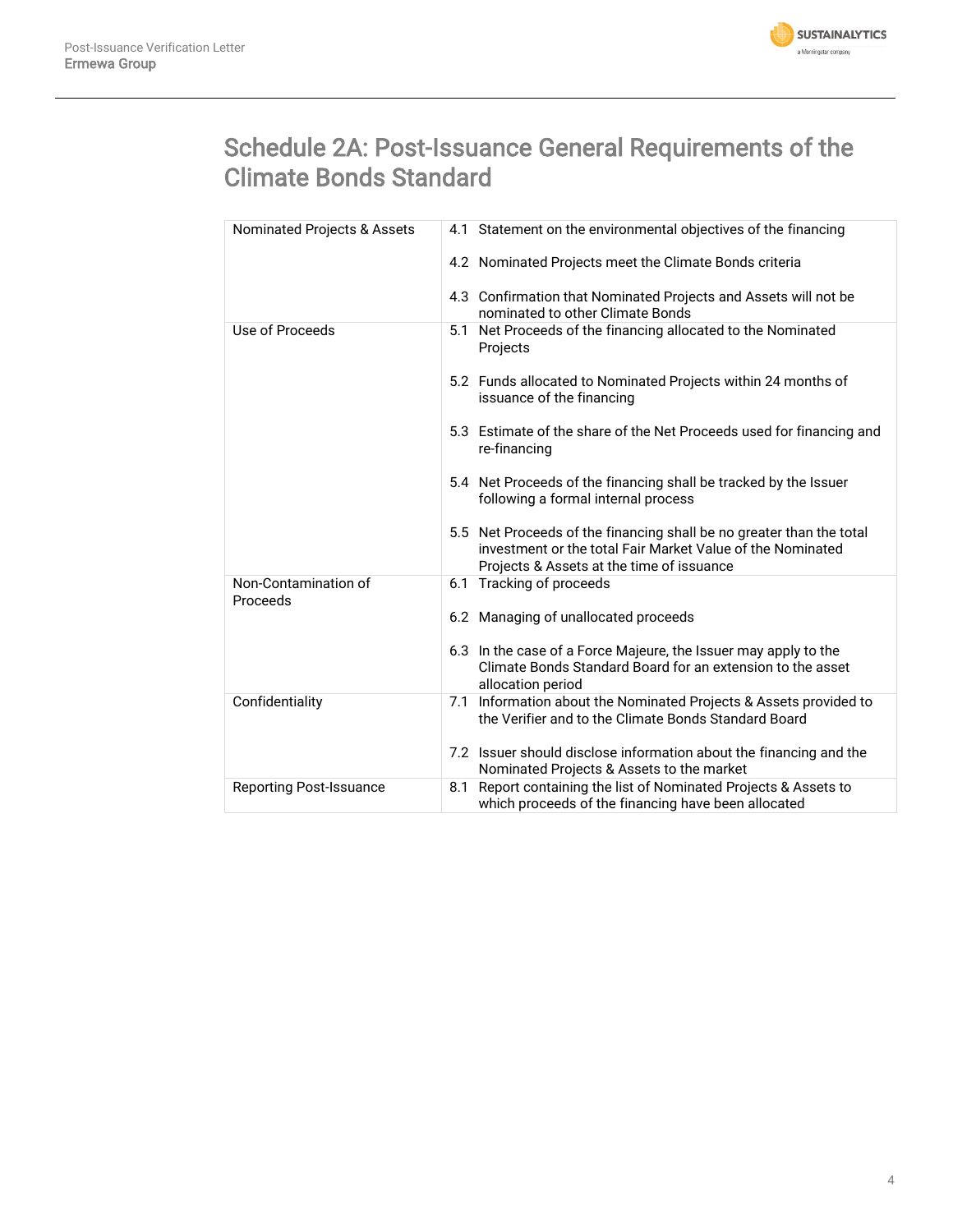

# Schedule 2B: Conformance to the Post-Issuance Requirements of the Climate Bonds Standard

| Procedure<br>Performed                                                              | <b>Factual Findings</b>                                                                                                                                                                                                                                  | <b>Error</b> or<br><b>Exceptions</b><br><b>Identified</b> |
|-------------------------------------------------------------------------------------|----------------------------------------------------------------------------------------------------------------------------------------------------------------------------------------------------------------------------------------------------------|-----------------------------------------------------------|
| Verification of<br>Nominated<br>Projects &<br>Assets                                | The objective of the financing is to primarily use proceeds to<br>4.1<br>finance and/or refinance its fleet of Railcars transporting non-<br>polluting goods (Nominated Projects).                                                                       | None                                                      |
|                                                                                     | 4.2 Ermewa's management confirms that the nominated projects meet<br>the Eligibility Criteria.                                                                                                                                                           |                                                           |
|                                                                                     | 4.3 Ermewa's management confirms that the projects shall not be<br>nominated to other Climate Bonds.                                                                                                                                                     |                                                           |
| Verification of<br>requirements<br>specified                                        | 5.1 Net Proceeds of the financing have been allocated to the 25,630<br>Nominated Projects.                                                                                                                                                               | None                                                      |
| under Use of<br>Proceeds                                                            | 5.2 Ermewa's management has confirmed that funds have been<br>allocated to Nominated Projects at issue date in December 2019.                                                                                                                            |                                                           |
|                                                                                     | 5.3 Ermewa's management has confirmed that all Net Proceeds of the<br>financing were used for financing and refinancing.                                                                                                                                 |                                                           |
|                                                                                     | 5.4 Ermewa's management has confirmed that Net Proceeds of the<br>financing shall be tracked by the Issuer following a formal internal<br>process.                                                                                                       |                                                           |
|                                                                                     | 5.5 Ermewa's management has confirmed that the Net Proceeds of<br>the financing shall be no greater than the market valuation of the<br>Nominated Projects.                                                                                              |                                                           |
| Verification of<br>requirements<br>specified<br>under Non-                          | Ermewa's management confirms that the proceeds have been<br>6.1<br>segregated and tracked in a systematic manner and were<br>exclusively used to finance Nominated Projects.                                                                             | None                                                      |
| Contamination<br>of Proceeds                                                        | 6.2 Ermewa's management confirms that all proceeds were allocated<br>at issue date, therefore there were no unallocated proceeds.                                                                                                                        |                                                           |
|                                                                                     | $6.3$ N/A                                                                                                                                                                                                                                                |                                                           |
| Verification of<br>requirements<br>specified<br>under<br>Confidentiality            | 7.1 Ermewa's management confirms that all relevant information<br>about the Nominated Projects has been provided to the Verifier<br>and to the Climate Bonds Standard Board to support the<br>assessment of conformance with the Climate Bonds Standard. | None                                                      |
|                                                                                     | 7.2 Ermewa's management confirms that all relevant information<br>about the financing and the Nominated Projects has been<br>disclosed to the market.                                                                                                    |                                                           |
| Verification of<br>requirements<br>specified<br>under<br>Reporting<br>Post-Issuance | Ermewa's management has provided a report containing the list of<br>8.1<br>Nominated Projects to which proceeds of the financing have been<br>allocated (See Schedule 1).                                                                                | None                                                      |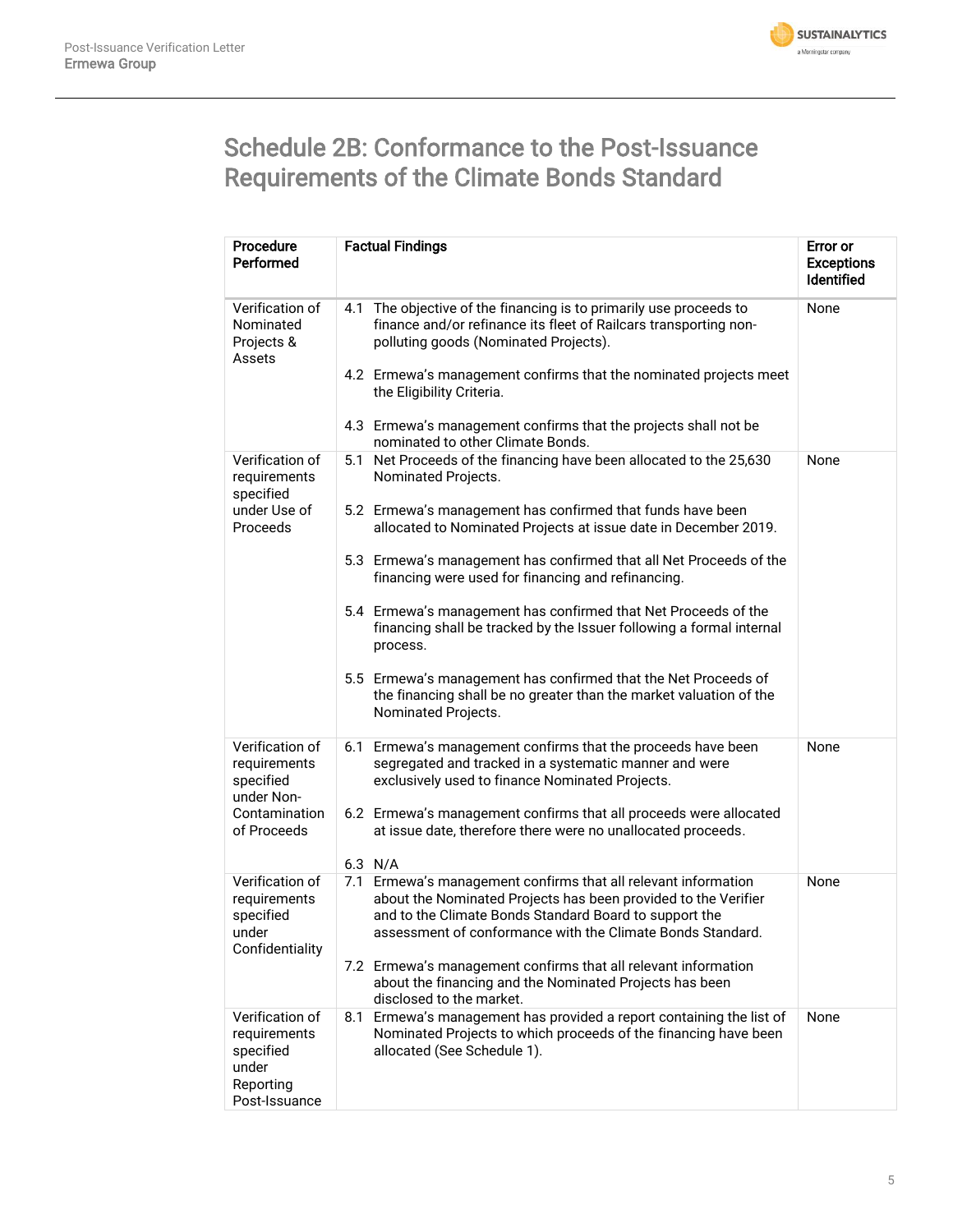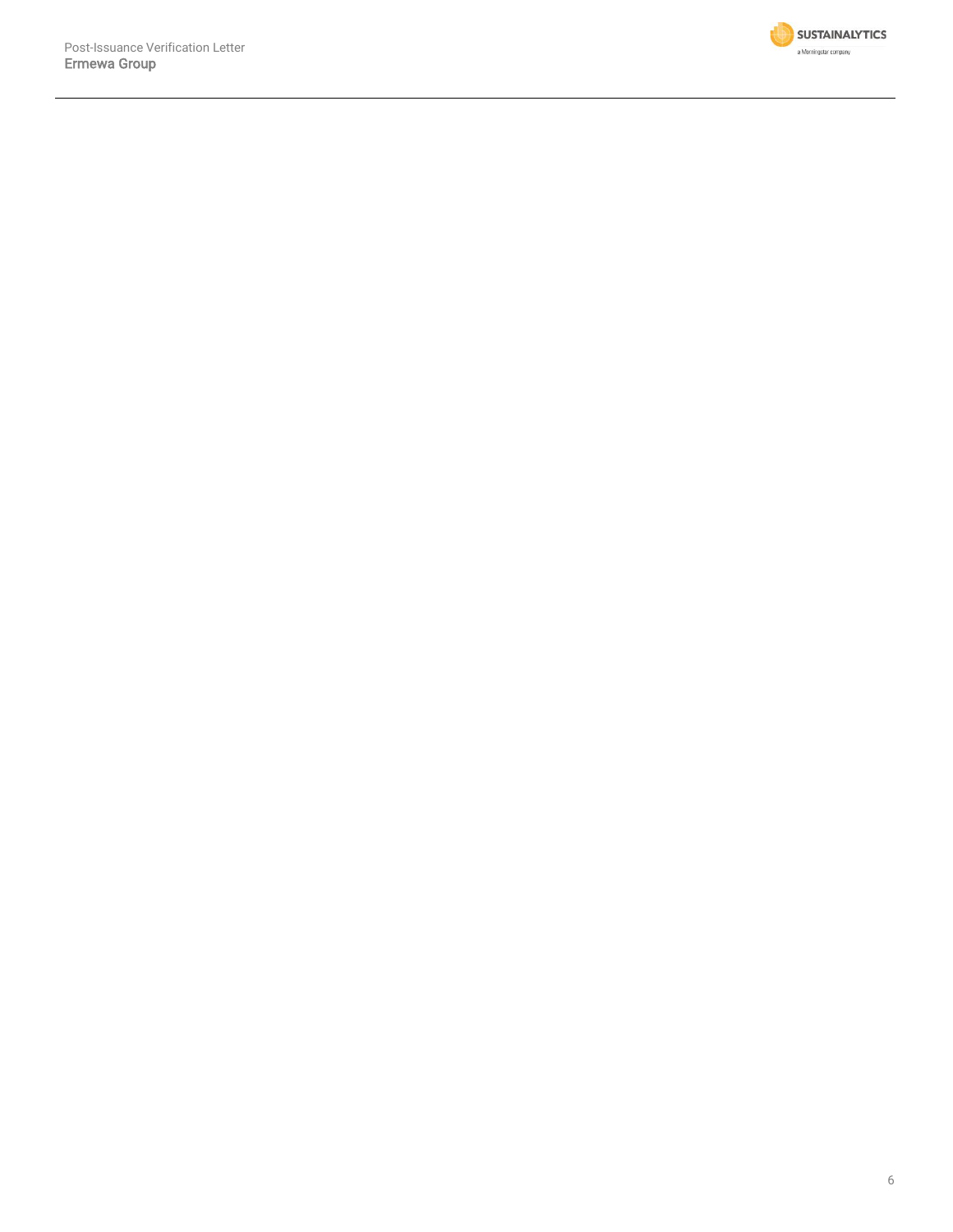

### Disclaimer

#### Copyright ©2021 Sustainalytics. All rights reserved.

The information, methodologies and opinions contained or reflected herein are proprietary of Sustainalytics and/or its third party suppliers (Third Party Data), and may be made available to third parties only in the form and format disclosed by Sustainalytics, or provided that appropriate citation and acknowledgement is ensured. They are provided for informational purposes only and (1) do not constitute an endorsement of any product or project; (2) do not constitute investment advice, financial advice or a prospectus; (3) cannot be interpreted as an offer or indication to buy or sell securities, to select a project or make any kind of business transactions; (4) do not represent an assessment of the issuer's economic performance, financial obligations nor of its creditworthiness; and/or (5) have not and cannot be incorporated into any offering disclosure.

These are based on information made available by the issuer and therefore are not warranted as to their merchantability, completeness, accuracy, up-to-dateness or fitness for a particular purpose. The information and data are provided "as is" and reflect Sustainalytics` opinion at the date of their elaboration and publication. Sustainalytics accepts no liability for damage arising from the use of the information, data or opinions contained herein, in any manner whatsoever, except where explicitly required by law. Any reference to third party names or Third Party Data is for appropriate acknowledgement of their ownership and does not constitute a sponsorship or endorsement by such owner. A list of our third-party data providers and their<br>respective terms of use is available on our website. For more information. respective terms of use is available on our website. For more information, visit [http://www.sustainalytics.com/legal-disclaimers.](http://www.sustainalytics.com/legal-disclaimers)

The issuer is fully responsible for certifying and ensuring the compliance with its commitments, for their implementation and monitoring.

In case of discrepancies between the English language and translated versions, the English language version shall prevail.